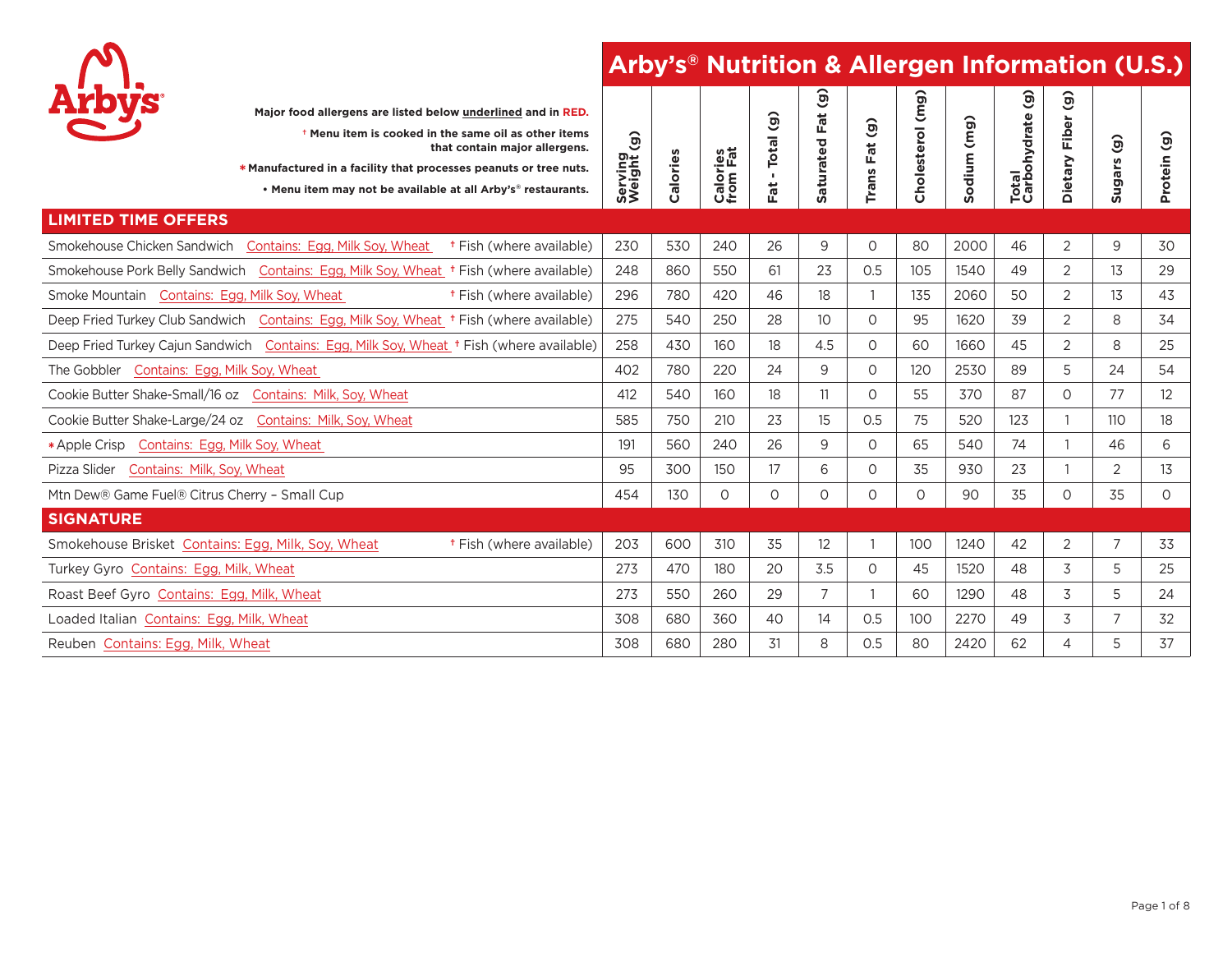

| <b>Arbys</b>                                 | * Manufactured in a facility that processes peanuts or tree nuts.   | Major food allergens are listed below underlined and in RED.<br><sup>†</sup> Menu item is cooked in the same oil as other items<br>that contain major allergens.<br>. Menu item may not be available at all Arby's® restaurants. | Serving<br>Weight (g) | Calories | Calories<br>from Fat | Total (g)<br>$\mathbf{r}$<br>Fat | <u>G</u><br>Fat<br>aturated<br><b>U)</b> | $\widehat{g}$<br>Fat<br>Trans | Cholesterol (mg) | (mg)<br>Sodium | $\widehat{\Theta}$<br>Total<br>Carbohydrate | $\widehat{\mathbf{e}}$<br>ò<br>È<br>Dietary | $\hat{g}$<br><b>Sugars</b> | $\widehat{g}$<br>Protein |
|----------------------------------------------|---------------------------------------------------------------------|----------------------------------------------------------------------------------------------------------------------------------------------------------------------------------------------------------------------------------|-----------------------|----------|----------------------|----------------------------------|------------------------------------------|-------------------------------|------------------|----------------|---------------------------------------------|---------------------------------------------|----------------------------|--------------------------|
| <b>ROAST BEEF</b>                            |                                                                     |                                                                                                                                                                                                                                  |                       |          |                      |                                  |                                          |                               |                  |                |                                             |                                             |                            |                          |
| Classic Roast Beef Contains: Soy, Wheat      |                                                                     |                                                                                                                                                                                                                                  | 154                   | 360      | 120                  | 14                               | 5                                        | 0.5                           | 50               | 970            | 37                                          | $\overline{2}$                              | 5                          | 23                       |
| Double Roast Beef Contains: Soy, Wheat       |                                                                     |                                                                                                                                                                                                                                  | 239                   | 510      | 210                  | 24                               | 9                                        | 1.5                           | 95               | 1610           | 38                                          | 2                                           | 5                          | 38                       |
| Half Pound Roast Beef Contains: Soy, Wheat   |                                                                     |                                                                                                                                                                                                                                  | 295                   | 610      | 270                  | 30                               | 12                                       | 2                             | 130              | 2040           | 38                                          | 2                                           | 5                          | 48                       |
|                                              | Classic Beef 'n Cheddar Contains: Milk, Soy, Wheat                  |                                                                                                                                                                                                                                  | 195                   | 450      | 180                  | 20                               | 6                                        |                               | 50               | 1280           | 45                                          | 2                                           | 9                          | 23                       |
|                                              | Double Beef 'n Cheddar Contains: Milk, Soy, Wheat                   |                                                                                                                                                                                                                                  | 301                   | 630      | 290                  | 32                               | 11                                       | 1.5                           | 100              | 2100           | 48                                          | 2                                           | 9                          | 39                       |
|                                              | Half Pound Beef 'n Cheddar Contains: Milk, Soy, Wheat               |                                                                                                                                                                                                                                  | 358                   | 740      | 350                  | 39                               | 14                                       | 2                             | 130              | 2530           | 48                                          | 2                                           | 9                          | 49                       |
| Arby's Sauce <sup>®</sup> Adds               |                                                                     |                                                                                                                                                                                                                                  | 14                    | 15       | 0                    | 0                                | 0                                        | 0                             | $\circ$          | 180            | 3                                           | 0                                           | 2                          | 0                        |
| Horsey Sauce® Adds Contains: Egg             |                                                                     |                                                                                                                                                                                                                                  | 14                    | 60       | 45                   | 5                                |                                          | $\circ$                       | 5                | 150            | 3                                           | $\circ$                                     | 2                          | 0                        |
|                                              | Classic French Dip & Swiss/Au Jus Contains: Milk, Soy, Wheat        |                                                                                                                                                                                                                                  | 327                   | 540      | 190                  | 22                               | 10                                       | 1                             | 85               | 2550           | 51                                          | 2                                           | 3                          | 34                       |
|                                              | Half Pound French Dip & Swiss/Au Jus Contains: Milk, Soy, Wheat     |                                                                                                                                                                                                                                  | 441                   | 740      | 310                  | 35                               | 16                                       | $\overline{2}$                | 150              | 3400           | 52                                          | $\overline{2}$                              | 3                          | 55                       |
| <b>STEAK</b>                                 |                                                                     |                                                                                                                                                                                                                                  |                       |          |                      |                                  |                                          |                               |                  |                |                                             |                                             |                            |                          |
| Three Cheese Contains: Egg, Milk, Soy, Wheat |                                                                     | <sup>†</sup> Fish (where available)                                                                                                                                                                                              | 255                   | 650      | 320                  | 36                               | 15                                       |                               | 115              | 1750           | 44                                          | $\overline{2}$                              | $\overline{7}$             | 42                       |
|                                              | Fire-Roasted Philly Contains: Egg, Milk, Soy, Wheat                 |                                                                                                                                                                                                                                  | 291                   | 640      | 290                  | 32                               | 11                                       | 0.5                           | 105              | 1950           | 46                                          | 3                                           | $\overline{4}$             | 42                       |
| <b>TURKEY</b>                                |                                                                     |                                                                                                                                                                                                                                  |                       |          |                      |                                  |                                          |                               |                  |                |                                             |                                             |                            |                          |
|                                              | *Grand Turkey Club Contains: Egg, Milk, Soy, Wheat                  |                                                                                                                                                                                                                                  | 233                   | 480      | 220                  | 24                               | $\overline{7}$                           | $\circ$                       | 65               | 1610           | 37                                          | $\overline{2}$                              | 9                          | 30                       |
|                                              | Roast Turkey Ranch & Bacon Sandwich Contains: Egg, Milk, Soy, Wheat |                                                                                                                                                                                                                                  | 344                   | 800      | 310                  | 34                               | 10 <sup>°</sup>                          | 0.5                           | 80               | 2420           | 79                                          | 5                                           | 16                         | 45                       |
|                                              | Roast Turkey Ranch & Bacon Wrap Contains: Egg, Milk, Soy, Wheat     |                                                                                                                                                                                                                                  | 279                   | 620      | 310                  | 34                               | 11                                       | 0.5                           | 85               | 2130           | 39                                          | 4                                           | 6                          | 37                       |
|                                              | Roast Turkey & Swiss Sandwich Contains: Egg, Milk, Soy, Wheat       |                                                                                                                                                                                                                                  | 326                   | 710      | 260                  | 28                               | 7                                        | 0                             | 65               | 1930           | 79                                          | 5                                           | 15                         | 38                       |
|                                              | Roast Turkey & Swiss Wrap Contains: Egg, Milk, Soy, Wheat           |                                                                                                                                                                                                                                  | 261                   | 520      | 240                  | 27                               | 9                                        | $\Omega$                      | 65               | 1640           | 39                                          | 4                                           | 6                          | 30                       |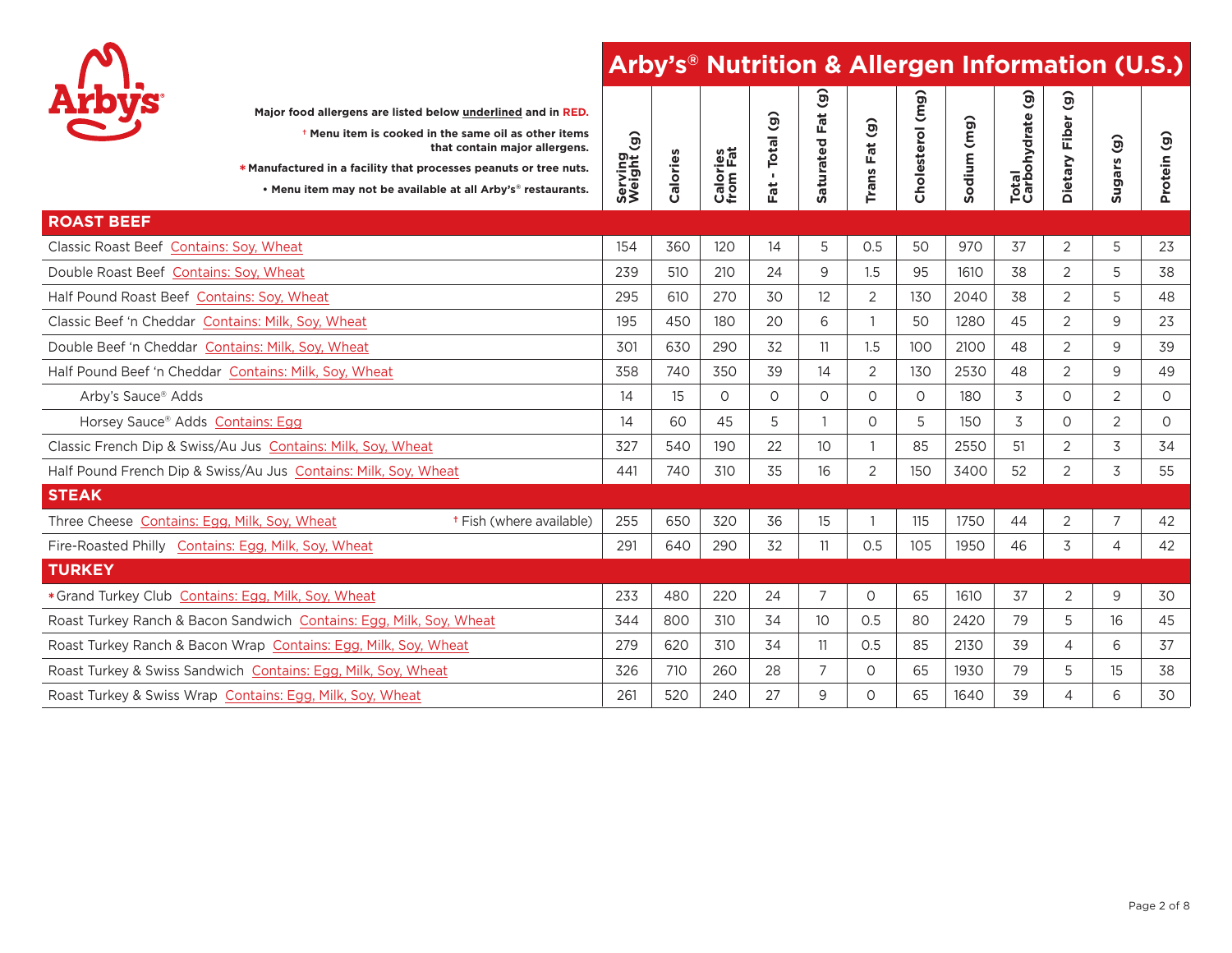

| <b>Arbys</b><br>Major food allergens are listed below underlined and in RED.<br><sup>†</sup> Menu item is cooked in the same oil as other items<br>that contain major allergens.<br>* Manufactured in a facility that processes peanuts or tree nuts.<br>. Menu item may not be available at all Arby's® restaurants. | Serving<br>Weight (g) | Calories        | Calories<br>from Fat | $\widehat{g}$<br>Total<br>$\mathbf{r}$<br>Fat | $\hat{g}$<br>Fat<br>aturated<br><b>un</b> | Fat (g)<br><b>Trans</b> | Cholesterol (mg) | (mg)<br>odium<br>Ū. | $\hat{e}$<br>Total<br>Carbohydrate ( | ම<br>à<br>Eio<br>Dietary | $\widehat{\mathbf{G}}$<br>Sugars | $\widehat{\mathbf{e}}$<br>Protein |
|-----------------------------------------------------------------------------------------------------------------------------------------------------------------------------------------------------------------------------------------------------------------------------------------------------------------------|-----------------------|-----------------|----------------------|-----------------------------------------------|-------------------------------------------|-------------------------|------------------|---------------------|--------------------------------------|--------------------------|----------------------------------|-----------------------------------|
| <b>CHICKEN</b>                                                                                                                                                                                                                                                                                                        |                       |                 |                      |                                               |                                           |                         |                  |                     |                                      |                          |                                  |                                   |
| Buttermilk Crispy Chicken Contains: Egg, Milk, Soy, Wheat<br><sup>†</sup> Fish (where available)                                                                                                                                                                                                                      | 257                   | 560             | 240                  | 27                                            | 5                                         | $\circ$                 | 70               | 1420                | 52                                   | 4                        | 6                                | 28                                |
| <sup>†</sup> Fish (where available)<br>Buttermilk Chicken Bacon & Swiss Contains: Egg, Milk, Soy, Wheat                                                                                                                                                                                                               | 289                   | 660             | 290                  | 33                                            | 10 <sup>°</sup>                           | 0                       | 95               | 1700                | 55                                   | $\overline{4}$           | 9                                | 38                                |
| Buttermilk Chicken Cordon Bleu Contains: Egg, Milk, Soy, Wheat<br><sup>†</sup> Fish (where available)                                                                                                                                                                                                                 | 264                   | 700             | 330                  | 36                                            | 10 <sup>°</sup>                           | 0                       | 115              | 1940                | 52                                   | 3                        | 7                                | 41                                |
| <sup>†</sup> Fish (where available)<br>Buttermilk Buffalo Chicken Contains: Egg, Milk, Soy, Wheat                                                                                                                                                                                                                     | 245                   | 550             | 230                  | 26                                            | 5                                         | $\circ$                 | 65               | 2050                | 52                                   | $\overline{4}$           | 6                                | 28                                |
| Prime-Cut™ Chicken Tenders (3) Contains: Egg, Soy, Wheat <sup>+</sup> Milk, Fish (where available)                                                                                                                                                                                                                    | 131                   | 360             | 150                  | 17                                            | 2.5                                       | $\circ$                 | 45               | 950                 | 28                                   | $\overline{2}$           | 0                                | 23                                |
| Prime-Cut™ Chicken Tenders (5) Contains: Egg, Soy, Wheat <sup>+</sup> Milk, Fish (where available)                                                                                                                                                                                                                    | 219                   | 600             | 250                  | 28                                            | 4                                         | 0                       | 75               | 1590                | 47                                   | 3                        | 0                                | 39                                |
| Tangy Barbeque Sauce Adds                                                                                                                                                                                                                                                                                             | 28                    | 40              | $\Omega$             | $\Omega$                                      | $\Omega$                                  | $\Omega$                | $\Omega$         | 350                 | 9                                    | $\Omega$                 | 8                                | $\circ$                           |
| Buffalo Dipping Sauce Adds Contains: Milk                                                                                                                                                                                                                                                                             | 28                    | 10 <sup>2</sup> | 10                   | $\mathbf{1}$                                  | $\Omega$                                  | $\Omega$                | $\Omega$         | 720                 | 2                                    | $\Omega$                 | $\Omega$                         | 0                                 |
| Honey Mustard Dipping Sauce Adds Contains: Egg                                                                                                                                                                                                                                                                        | 28                    | 140             | 120                  | 13                                            | 2                                         | 0                       | 10 <sup>°</sup>  | 130                 | 5                                    | $\circ$                  | 4                                | 0                                 |
| Ranch Dipping Sauce Adds Contains: Egg, Milk                                                                                                                                                                                                                                                                          | 28                    | 100             | 100                  | 11                                            | 2.5                                       | $\circ$                 | 20               | 190                 | $\overline{2}$                       | $\circ$                  | $\mathbf{1}$                     | $\mathbf{1}$                      |
| <b>SALADS</b>                                                                                                                                                                                                                                                                                                         |                       |                 |                      |                                               |                                           |                         |                  |                     |                                      |                          |                                  |                                   |
| Chopped Farmhouse Salad - Crispy Chicken Contains: Egg, Milk, Soy, Wheat<br><sup>†</sup> Fish (where available)                                                                                                                                                                                                       | 323                   | 430             | 220                  | 24                                            | 8                                         | $\circ$                 | 65               | 1000                | 26                                   | $\overline{4}$           | 4                                | 28                                |
| Chopped Farmhouse Salad - Roast Turkey Contains: Milk                                                                                                                                                                                                                                                                 | 285                   | 230             | 120                  | 13                                            | $\overline{7}$                            | 0                       | 55               | 870                 | 8                                    | 2                        | 5                                | 22                                |
| Chopped Side Salad Contains: Milk                                                                                                                                                                                                                                                                                     | 128                   | 70              | 45                   | 5                                             | 2.5                                       | $\circ$                 | 15               | 100                 | 4                                    |                          | $\overline{2}$                   | 5                                 |
| Light Italian Dressing                                                                                                                                                                                                                                                                                                | 43                    | 20              | 10                   |                                               | 0                                         | $\circ$                 | $\circ$          | 720                 | $\overline{2}$                       | $\circ$                  | $\overline{2}$                   | $\circ$                           |
| Dijon Honey Mustard Dressing Contains: Egg                                                                                                                                                                                                                                                                            | 43                    | 180             | 150                  | 16                                            | 2.5                                       | 0                       | 10 <sup>°</sup>  | 230                 | 8                                    | $\circ$                  | $\overline{7}$                   | $\circ$                           |
| <b>Balsamic Vinaigrette Dressing</b>                                                                                                                                                                                                                                                                                  | 43                    | 130             | 110                  | 12                                            | 2                                         | $\circ$                 | $\circ$          | 470                 | 4                                    | $\circ$                  | 4                                | 0                                 |
| Buttermilk Ranch Dressing Contains: Egg, Milk                                                                                                                                                                                                                                                                         | 43                    | 210             | 200                  | 22                                            | 3.5                                       | 0                       | 10 <sup>°</sup>  | 330                 | 2                                    | $\Omega$                 |                                  | $\circ$                           |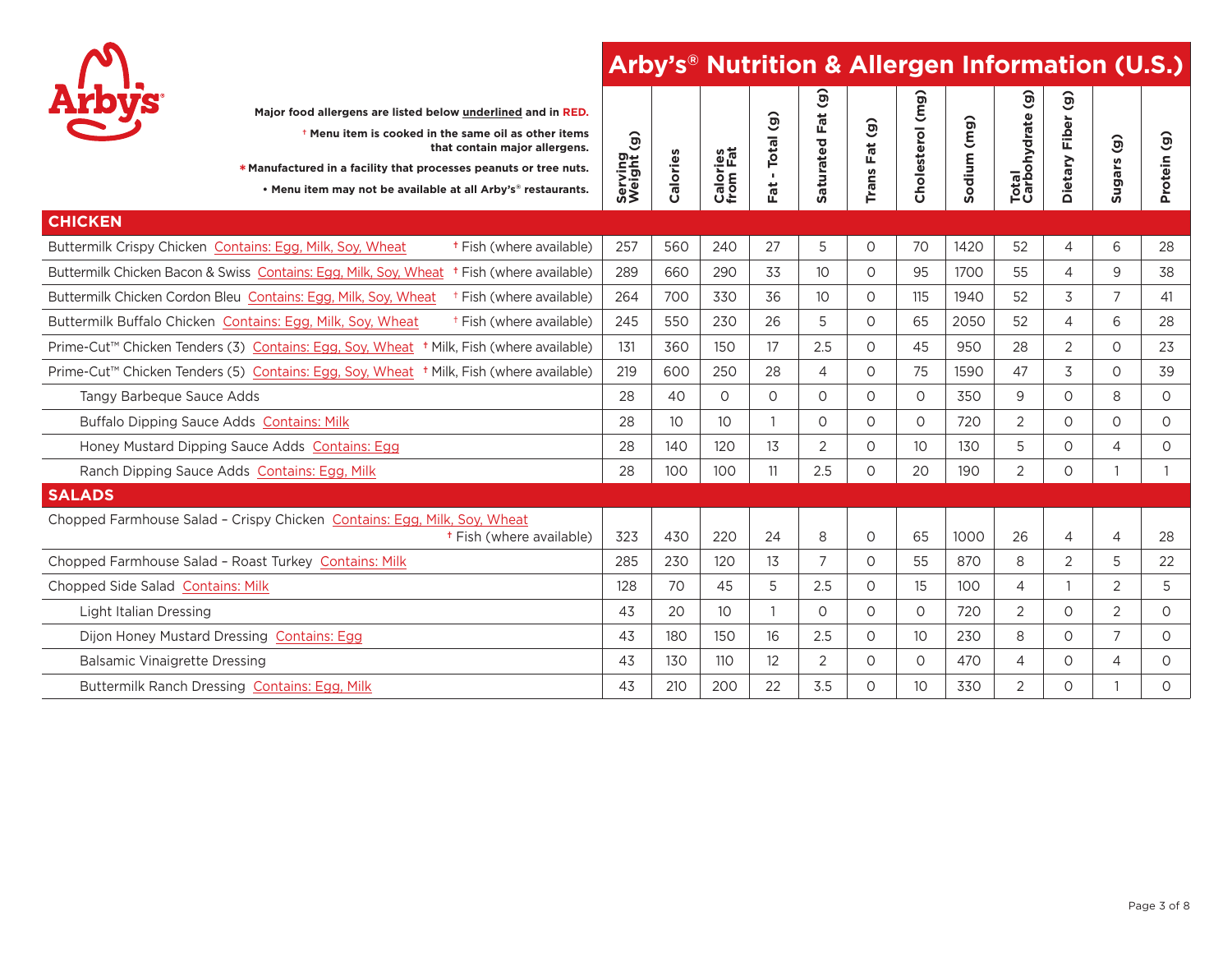

|                                                    |                                                                 | Major food allergens are listed below underlined and in RED.<br><sup>t</sup> Menu item is cooked in the same oil as other items<br>that contain major allergens.<br>* Manufactured in a facility that processes peanuts or tree nuts.<br>. Menu item may not be available at all Arby's® restaurants. | $\hat{g}$<br>Serving<br>Weight | Calories | Calories<br>from Fat | $\widehat{(\widehat{\mathbf{e}})}$<br>- Total<br>Fat | $\widehat{g}$<br>Fat<br>aturated<br>ú, | Trans Fat (g)  | (mg)<br>Cholesterol | Sodium (mg) | $\widehat{g}$<br>Total<br>Carbohydrate | $\mathbf{G}$<br>Fiber<br>Dietary | Sugars (g)     | $\widehat{\mathbf{e}}$<br>Protein |
|----------------------------------------------------|-----------------------------------------------------------------|-------------------------------------------------------------------------------------------------------------------------------------------------------------------------------------------------------------------------------------------------------------------------------------------------------|--------------------------------|----------|----------------------|------------------------------------------------------|----------------------------------------|----------------|---------------------|-------------|----------------------------------------|----------------------------------|----------------|-----------------------------------|
| <b>SLIDERS</b>                                     |                                                                 |                                                                                                                                                                                                                                                                                                       |                                |          |                      |                                                      |                                        |                |                     |             |                                        |                                  |                |                                   |
|                                                    | Buffalo Chicken Slider Contains: Egg, Milk, Soy, Wheat          | <sup>†</sup> Fish (where available)                                                                                                                                                                                                                                                                   | 106                            | 290      | 120                  | 13                                                   | $\overline{2}$                         | $\circ$        | 20                  | 860         | 31                                     | $\overline{2}$                   | $\overline{2}$ | 12                                |
|                                                    |                                                                 | Chicken Tender 'n Cheese Slider Contains: Egg, Milk, Soy, Wheat + Fish (where available)                                                                                                                                                                                                              | 99                             | 290      | 110                  | 12                                                   | 3.5                                    | $\circ$        | 25                  | 720         | 30                                     | $\mathbf{1}$                     | $\mathbf{1}$   | 15                                |
|                                                    | Corned Beef 'n Cheese Slider Contains: Milk, Soy, Wheat         |                                                                                                                                                                                                                                                                                                       | 91                             | 220      | 80                   | 9                                                    | 3.5                                    | $\Omega$       | 30                  | 890         | 21                                     |                                  | $\mathbf{1}$   | 14                                |
| Ham 'n Cheese Slider Contains: Milk, Soy, Wheat    |                                                                 |                                                                                                                                                                                                                                                                                                       | 91                             | 230      | 80                   | 9                                                    | 3.5                                    | $\Omega$       | 30                  | 750         | 22                                     | $\overline{1}$                   | 3              | 13                                |
|                                                    | Jalapeño Roast Beef 'n Cheese Slider Contains: Milk, Soy, Wheat |                                                                                                                                                                                                                                                                                                       | 98                             | 240      | 90                   | 11                                                   | 4.5                                    | 0              | 30                  | 670         | 21                                     |                                  | 1              | 14                                |
|                                                    | Roast Beef 'n Cheese Slider Contains: Milk, Soy, Wheat          |                                                                                                                                                                                                                                                                                                       | 91                             | 240      | 90                   | 11                                                   | 4.5                                    | $\Omega$       | 30                  | 670         | 21                                     | -1                               | $\mathbf{1}$   | 14                                |
| Turkey 'n Cheese Slider Contains: Milk, Soy, Wheat |                                                                 |                                                                                                                                                                                                                                                                                                       | 91                             | 200      | 60                   | $\overline{7}$                                       | 2.5                                    | $\circ$        | 25                  | 760         | 21                                     |                                  | $\overline{2}$ | 14                                |
| <b>FRIENDS OF MEAT</b>                             |                                                                 |                                                                                                                                                                                                                                                                                                       |                                |          |                      |                                                      |                                        |                |                     |             |                                        |                                  |                |                                   |
| Loaded Curly Fries Contains: Egg, Milk, Wheat      |                                                                 | *Soy, Fish (where available)                                                                                                                                                                                                                                                                          | 233                            | 700      | 420                  | 46                                                   | 9                                      | $\circ$        | 35                  | 1990        | 57                                     | 5                                | 2              | 14                                |
| Curly Fries - Snack ♦ Contains: Wheat              |                                                                 | <sup>+</sup> Egg, Milk, Soy, Fish (where available)                                                                                                                                                                                                                                                   | 77                             | 250      | 120                  | 13                                                   | 2                                      | $\Omega$       | $\circ$             | 570         | 29                                     | 3                                | O              | 3                                 |
| Curly Fries - Small ♦ Contains: Wheat              |                                                                 | <sup>+</sup> Egg, Milk, Soy, Fish (where available)                                                                                                                                                                                                                                                   | 128                            | 410      | 200                  | 22                                                   | 3                                      | $\circ$        | $\circ$             | 940         | 49                                     | 5                                | 0              | 5                                 |
| Curly Fries - Medium ♦ Contains: Wheat             |                                                                 | <sup>+</sup> Egg, Milk, Soy, Fish (where available)                                                                                                                                                                                                                                                   | 170                            | 550      | 260                  | 29                                                   | 4                                      | $\circ$        | $\circ$             | 1250        | 65                                     | 6                                | 0              | 6                                 |
| Curly Fries - Large ♦ Contains: Wheat              |                                                                 | <sup>†</sup> Egg, Milk, Soy, Fish (where available)                                                                                                                                                                                                                                                   | 201                            | 650      | 310                  | 35                                                   | 5                                      | $\circ$        | $\circ$             | 1480        | 77                                     | $\overline{7}$                   | 0              | 8                                 |
| Ketchup Adds                                       |                                                                 |                                                                                                                                                                                                                                                                                                       | 9                              | 10       | $\circ$              | $\circ$                                              | $\circ$                                | $\circ$        | $\circ$             | 85          | 3                                      | 0                                | 2              | $\circ$                           |
| Potato Cakes (2)                                   |                                                                 | <sup>†</sup> Egg, Milk, Soy, Wheat, Fish (where available)                                                                                                                                                                                                                                            | 100                            | 250      | 130                  | 14                                                   | $\overline{2}$                         | $\Omega$       | $\Omega$            | 430         | 23                                     | 2                                | 0              | $\overline{2}$                    |
| Potato Cakes (3)                                   |                                                                 | <sup>†</sup> Egg, Milk, Soy, Wheat, Fish (where available)                                                                                                                                                                                                                                            | 150                            | 370      | 190                  | 21                                                   | 3                                      | $\circ$        | $\circ$             | 650         | 35                                     | 4                                | 0              | 3                                 |
| Potato Cakes (4)                                   |                                                                 | <sup>+</sup> Egg, Milk, Soy, Wheat, Fish (where available)                                                                                                                                                                                                                                            | 200                            | 490      | 250                  | 28                                                   | 4.5                                    | $\circ$        | $\circ$             | 860         | 46                                     | 5                                | O              | $\overline{4}$                    |
|                                                    |                                                                 | Steakhouse Onion Rings (5) Contains: Milk, Wheat + Egg, Soy, Fish (where available)                                                                                                                                                                                                                   | 132                            | 420      | 190                  | 21                                                   | 3                                      | $\circ$        | $\circ$             | 1740        | 52                                     | 3                                | 4              | 6                                 |
| Mozzarella Sticks - (4) Contains: Milk, Wheat      |                                                                 | <sup>t</sup> Egg, Soy, Fish (where available)                                                                                                                                                                                                                                                         | 137                            | 440      | 210                  | 23                                                   | 9                                      | 0.5            | 35                  | 1410        | 37                                     | $\overline{2}$                   | 3              | 19                                |
| Mozzarella Sticks - (6) Contains: Milk, Wheat      |                                                                 | <sup>t</sup> Egg, Soy, Fish (where available)                                                                                                                                                                                                                                                         | 206                            | 650      | 310                  | 35                                                   | 14                                     | $\overline{1}$ | 55                  | 2110        | 56                                     | 3                                | 4              | 29                                |
| Marinara Sauce Adds                                |                                                                 |                                                                                                                                                                                                                                                                                                       | 28                             | 20       | $\circ$              | $\Omega$                                             | $\circ$                                | $\Omega$       | $\circ$             | 170         | $\overline{4}$                         | -1                               | 3              | $\overline{1}$                    |
| Jalapeno Bites® - (5) Contains: Milk, Wheat        |                                                                 | <sup>+</sup> Egg, Soy, Fish (where available)                                                                                                                                                                                                                                                         | 110                            | 290      | 150                  | 17                                                   | 6                                      | $\Omega$       | 25                  | 660         | 31                                     | 2                                | 3              | 5                                 |
| Jalapeno Bites® - (8) Contains: Milk, Wheat        |                                                                 | <sup>+</sup> Egg, Soy, Fish (where available)                                                                                                                                                                                                                                                         | 176                            | 470      | 240                  | 27                                                   | 10                                     | 0.5            | 40                  | 1060        | 50                                     | 3                                | 4              | 8                                 |
| Bronco Berry Sauce®* Adds                          |                                                                 |                                                                                                                                                                                                                                                                                                       | 28                             | 60       | $\Omega$             | $\Omega$                                             | $\Omega$                               | $\Omega$       | $\Omega$            | 25          | 15                                     | $\Omega$                         | 15             | $\Omega$                          |

u Recommended portion sizes. Curly Fries are individually portioned at every restaurant. Variations in portion size may exist from portion to portion, and restaurant to restaurant.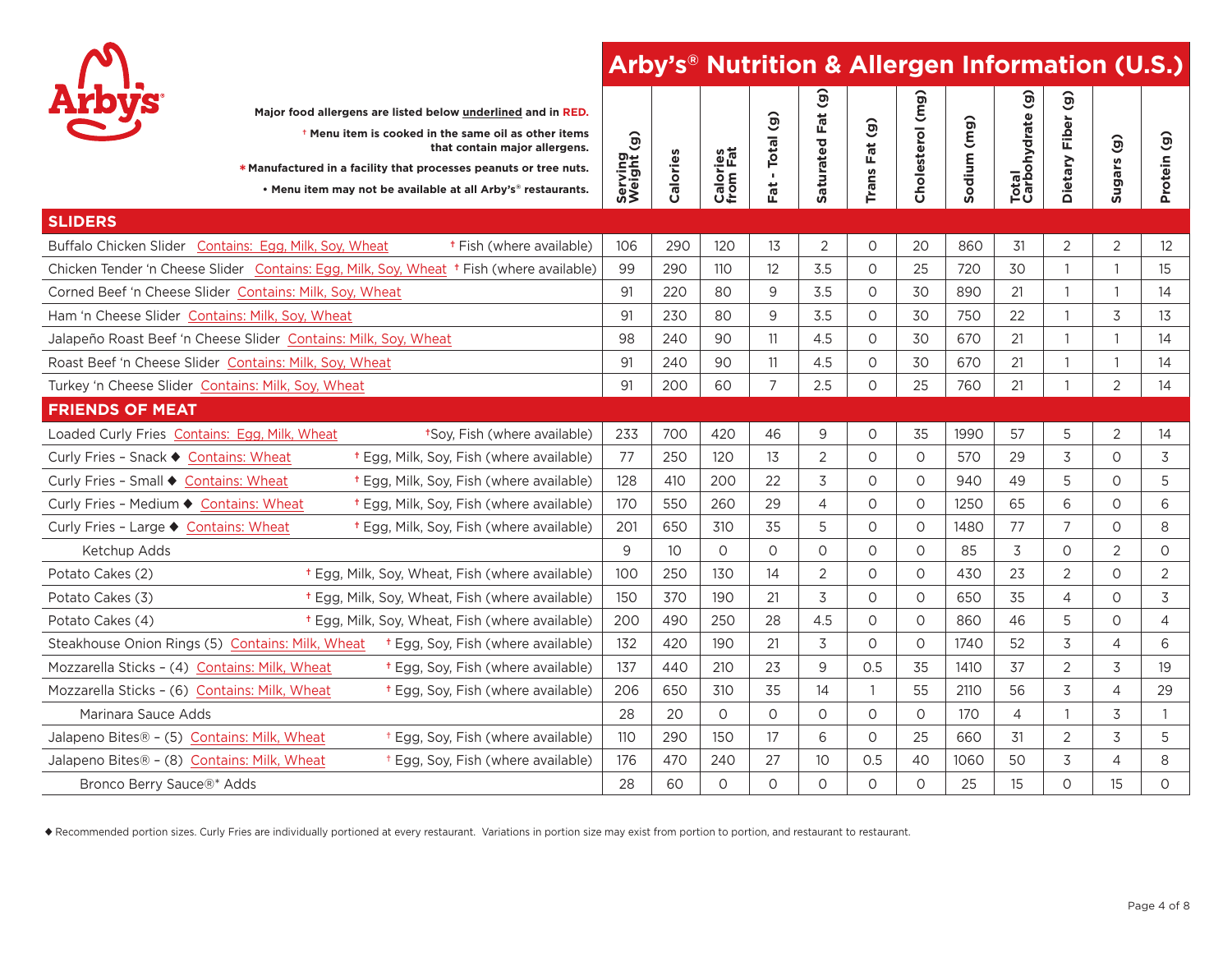

|                                                                    | Major food allergens are listed below underlined and in RED.<br><sup>†</sup> Menu item is cooked in the same oil as other items<br>that contain major allergens.<br>* Manufactured in a facility that processes peanuts or tree nuts.<br>. Menu item may not be available at all Arby's <sup>®</sup> restaurants. | $\hat{g}$<br>Serving<br>Weight | Calories | Calories<br>from Fat | $\widehat{\mathbf{e}}$<br><b>Total</b><br>- 11<br>Fat | $\widehat{g}$<br>$\vec{a}$<br>щ<br>aturated<br><b>un</b> | $\widehat{g}$<br>đ<br>ш<br>Trans | (mg)<br><b>Cholesterol</b> | (mg)<br>odium<br><b>S</b> | $\widehat{\mathbf{e}}$<br>Total<br>Carbohydrate | $\widehat{\mathbf{e}}$<br>Fiber<br>Dietary | $\widehat{\mathbf{e}}$<br>saegn<br>w | $\hat{\phantom{1}}$<br>୭<br>Protein |
|--------------------------------------------------------------------|-------------------------------------------------------------------------------------------------------------------------------------------------------------------------------------------------------------------------------------------------------------------------------------------------------------------|--------------------------------|----------|----------------------|-------------------------------------------------------|----------------------------------------------------------|----------------------------------|----------------------------|---------------------------|-------------------------------------------------|--------------------------------------------|--------------------------------------|-------------------------------------|
| <b>DESSERTS</b>                                                    |                                                                                                                                                                                                                                                                                                                   |                                |          |                      |                                                       |                                                          |                                  |                            |                           |                                                 |                                            |                                      |                                     |
| Ultimate Chocolate Shake-Snack Contains: Milk                      |                                                                                                                                                                                                                                                                                                                   | 255                            | 320      | 80                   | 9                                                     | 6                                                        | $\circ$                          | 25                         | 240                       | 57                                              |                                            | 49                                   | 8                                   |
| *Ultimate Chocolate Shake-Small Contains: Milk, Soy                |                                                                                                                                                                                                                                                                                                                   | 413                            | 550      | 160                  | 18                                                    | $12 \overline{ }$                                        | $\circ$                          | 55                         | 380                       | 89                                              |                                            | 78                                   | 13                                  |
| *Ultimate Chocolate Shake-Large Contains: Milk, Soy                |                                                                                                                                                                                                                                                                                                                   | 587                            | 760      | 210                  | 24                                                    | 15                                                       | 0.5                              | 75                         | 540                       | 126                                             | 2                                          | 111                                  | 18                                  |
| Jamocha Handcrafted Shake-Snack Contains: Milk                     |                                                                                                                                                                                                                                                                                                                   | 255                            | 310      | 70                   | 8                                                     | 5                                                        | $\circ$                          | 25                         | 240                       | 55                                              | $\circ$                                    | 50                                   | 8                                   |
| *Jamocha Handcrafted Shake-Small Contains: Milk, Soy               |                                                                                                                                                                                                                                                                                                                   | 413                            | 540      | 150                  | 17                                                    |                                                          | 0                                | 55                         | 380                       | 87                                              |                                            | 79                                   | 13                                  |
| *Jamocha Handcrafted Shake-Large Contains: Milk, Soy               |                                                                                                                                                                                                                                                                                                                   | 587                            | 750      | 200                  | 23                                                    | 15                                                       | 0.5                              | 75                         | 550                       | 124                                             |                                            | 112                                  | 18                                  |
| Vanilla Handcrafted Shake-Snack Contains: Milk                     |                                                                                                                                                                                                                                                                                                                   | 227                            | 250      | 70                   | 8                                                     | 5                                                        | 0                                | 25                         | 210                       | 40                                              | 0                                          | 37                                   | 8                                   |
| Vanilla Handcrafted Shake-Small Contains: Milk, Soy                |                                                                                                                                                                                                                                                                                                                   | 376                            | 450      | 150                  | 17                                                    |                                                          | 0                                | 55                         | 340                       | 67                                              | $\circ$                                    | 62                                   | 12                                  |
| Vanilla Handcrafted Shake-Large Contains: Milk, Soy                |                                                                                                                                                                                                                                                                                                                   | 534                            | 630      | 200                  | 23                                                    | 15                                                       | 0.5                              | 75                         | 480                       | 95                                              |                                            | 88                                   | 18                                  |
| *Salted Caramel & Chocolate Cookie Contains: Egg, Milk, Soy, Wheat |                                                                                                                                                                                                                                                                                                                   | 94                             | 430      | 160                  | 18                                                    | 10                                                       | 0                                | 30                         | 360                       | 63                                              |                                            | 33                                   | 4                                   |
| *Triple Chocolate Cookie Contains: Egg, Milk, Soy, Wheat           |                                                                                                                                                                                                                                                                                                                   | 95                             | 450      | 190                  | 21                                                    | 13                                                       | 0                                | 40                         | 370                       | 60                                              | 2                                          | 31                                   | 5                                   |
| *Apple Turnover Contains: Egg, Milk, Soy, Wheat                    |                                                                                                                                                                                                                                                                                                                   | 128                            | 430      | 160                  | 18                                                    | 9                                                        | 0                                | $\Omega$                   | 210                       | 65                                              | 2                                          | 39                                   | 4                                   |
| * Cherry Turnover Contains: Milk, Soy, Wheat                       |                                                                                                                                                                                                                                                                                                                   | 128                            | 390      | 120                  | 13                                                    | 6                                                        | O                                | 0                          | 200                       | 65                                              | $\overline{2}$                             | 40                                   | 4                                   |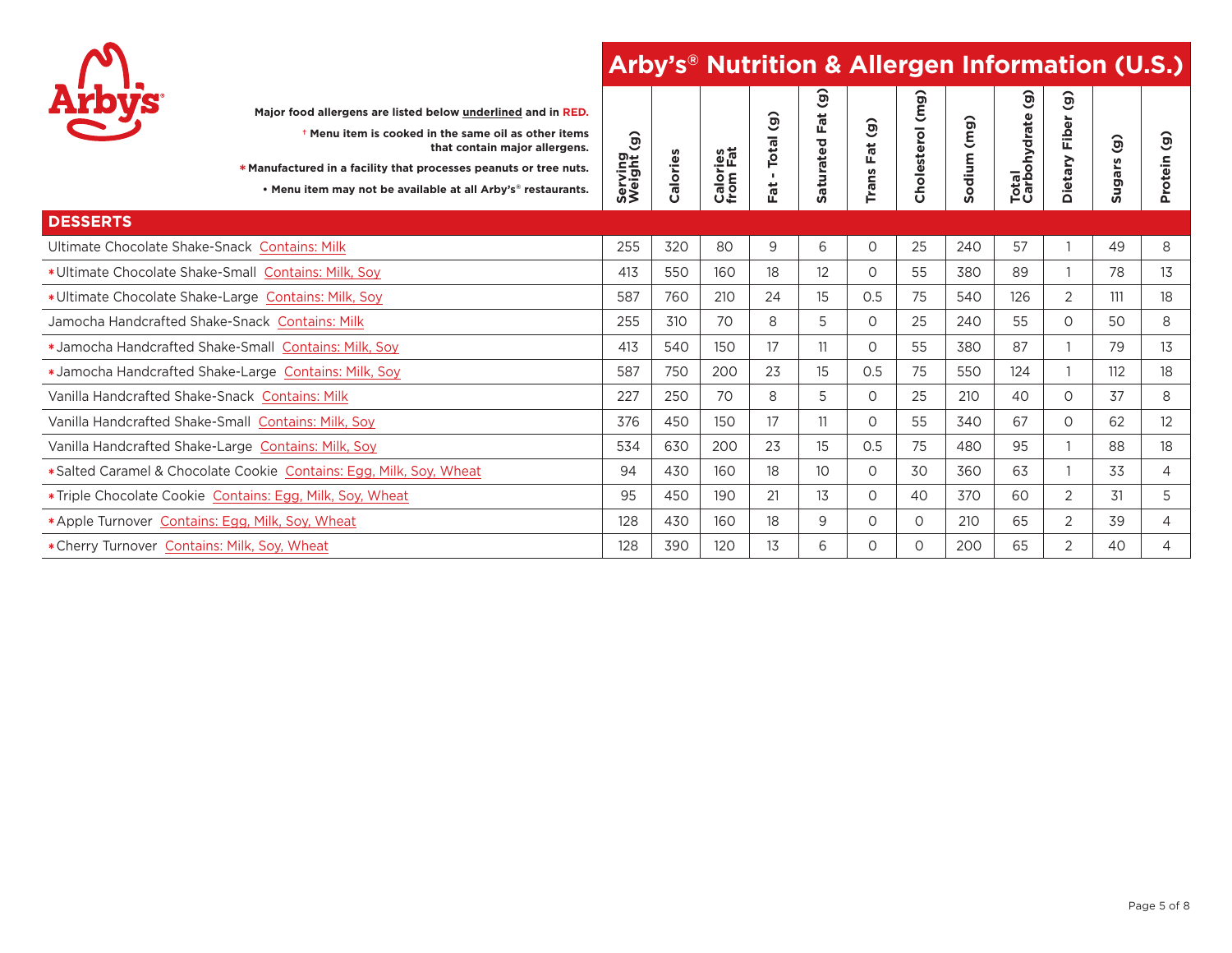

| Major food allergens are listed below underlined and in RED.<br><sup>†</sup> Menu item is cooked in the same oil as other items<br>that contain major allergens.<br>* Manufactured in a facility that processes peanuts or tree nuts.<br>. Menu item may not be available at all Arby's® restaurants. | Serving<br>Weight (g) | Calories | Calories<br>from Fat | Total (g)<br>$\mathbf{r}$<br>Fat | $\widehat{g}$<br>Fat<br>aturated<br>Ŵ | $\mathbf{G}$<br>Fat<br>Trans | Cholesterol (mg) | (mg)<br>Sodium | $\hat{e}$<br>Total<br>Carbohydrate | $\widehat{a}$<br>Fiber<br>Dietary | $\widehat{\mathbf{e}}$<br>Sugars | $\overline{1}$<br>Protein |
|-------------------------------------------------------------------------------------------------------------------------------------------------------------------------------------------------------------------------------------------------------------------------------------------------------|-----------------------|----------|----------------------|----------------------------------|---------------------------------------|------------------------------|------------------|----------------|------------------------------------|-----------------------------------|----------------------------------|---------------------------|
| <b>KIDS</b>                                                                                                                                                                                                                                                                                           |                       |          |                      |                                  |                                       |                              |                  |                |                                    |                                   |                                  |                           |
| Roast Beef 'n Cheese Slider Contains: Milk, Soy, Wheat                                                                                                                                                                                                                                                | 91                    | 240      | 90                   | 11                               | 4.5                                   | $\circ$                      | 30               | 670            | 21                                 | $\mathbf{1}$                      |                                  | 14                        |
| Ham 'n Cheese Slider Contains: Milk, Soy, Wheat                                                                                                                                                                                                                                                       | 91                    | 230      | 80                   | 9                                | 3.5                                   | 0                            | 30               | 750            | 22                                 | $\mathbf{1}$                      | 3                                | 13                        |
| Prime-Cut™ Chicken Tenders (2) Contains: Egg, Soy, Wheat + Milk, Fish (where available)                                                                                                                                                                                                               | 87                    | 240      | 100                  | 11                               | 1.5                                   | $\circ$                      | 30               | 640            | 19                                 | $\mathbf{1}$                      | 0                                | 16                        |
| Tree Top® Applesauce                                                                                                                                                                                                                                                                                  | 91                    | 45       | $\Omega$             | $\circ$                          | $\circ$                               | $\circ$                      | $\Omega$         | $\circ$        | 13                                 | $\overline{2}$                    | 11                               | $\circ$                   |
| <sup>+</sup> Egg, Milk, Soy, Fish (where available)<br>Curly Fries - Kids ♦ Contains: Wheat                                                                                                                                                                                                           | 77                    | 250      | 120                  | 13                               | $\overline{2}$                        | $\circ$                      | $\circ$          | 560            | 29                                 | 3                                 | 0                                | 3                         |
| CapriSun® Fruit Juice                                                                                                                                                                                                                                                                                 | 185                   | 80       | $\Omega$             | $\circ$                          | $\circ$                               | $\circ$                      | $\Omega$         | 25             | 21                                 | $\circ$                           | 20                               | $\circ$                   |
| Shamrock Farms® Lowfat White Milk Contains: Milk                                                                                                                                                                                                                                                      | 214                   | 90       | 20                   | $\overline{2}$                   | 1.5                                   | $\circ$                      | 10               | 105            | 10 <sup>°</sup>                    | $\circ$                           | 10                               | $\overline{7}$            |
| • Shamrock Farms® Lowfat Chocolate Milk Contains: Milk                                                                                                                                                                                                                                                | 218                   | 150      | 20                   | 2.5                              | 1.5                                   | $\circ$                      | 10 <sup>°</sup>  | 170            | 26                                 | $\mathbf{1}$                      | 23                               | $\overline{7}$            |
| <b>BEVERAGES</b>                                                                                                                                                                                                                                                                                      |                       |          |                      |                                  |                                       |                              |                  |                |                                    |                                   |                                  |                           |
| Nestle® Pure Life® Bottled Water                                                                                                                                                                                                                                                                      | 479                   | $\circ$  | $\circ$              | $\circ$                          | $\circ$                               | 0                            | 0                | $\circ$        | $\circ$                            | $\circ$                           | 0                                | $\circ$                   |
| Brewed Iced Tea - Small Cup                                                                                                                                                                                                                                                                           | 358                   | 5        | $\Omega$             | $\Omega$                         | $\circ$                               | 0                            | $\Omega$         | $()+$          | 1                                  | $\Omega$                          | $\Omega$                         | $\circ$                   |
| Pepsi® - Small Cup                                                                                                                                                                                                                                                                                    | 438                   | 180      | $\circ$              | $\circ$                          | $\circ$                               | $\circ$                      | $\circ$          | $()+$          | 49                                 | $\circ$                           | 49                               | $\circ$                   |
| Diet Pepsi® - Small Cup                                                                                                                                                                                                                                                                               | 435                   | $\circ$  | $\circ$              | $\Omega$                         | $\circ$                               | $\circ$                      | $\circ$          | $5+$           | $\circ$                            | $\circ$                           | 0                                | $\circ$                   |
| Mtn Dew® - Small Cup                                                                                                                                                                                                                                                                                  | 454                   | 200      | $\circ$              | $\Omega$                         | $\circ$                               | $\circ$                      | $\circ$          | $25+$          | 54                                 | $\circ$                           | 54                               | $\circ$                   |
| Mist Twst - Small Cup                                                                                                                                                                                                                                                                                 | 451                   | 190      | $\Omega$             | $\Omega$                         | $\circ$                               | $\circ$                      | $\Omega$         | $()+$          | 50                                 | $\circ$                           | 50                               | $\circ$                   |
| Dr Pepper® - Small Cup                                                                                                                                                                                                                                                                                | 439                   | 180      | $\circ$              | $\Omega$                         | $\circ$                               | $\circ$                      | $\circ$          | $45+$          | 48                                 | $\circ$                           | 48                               | $\circ$                   |
| CapriSun® Fruit Juice                                                                                                                                                                                                                                                                                 | 185                   | 80       | $\Omega$             | $\Omega$                         | $\circ$                               | $\circ$                      | $\Omega$         | 25             | 21                                 | $\Omega$                          | 20                               | $\circ$                   |
| Shamrock Farms® Lowfat White Milk Contains: Milk                                                                                                                                                                                                                                                      | 214                   | 90       | 20                   | $\overline{2}$                   | 1.5                                   | 0                            | 10               | 105            | 10 <sup>°</sup>                    | $\circ$                           | 10 <sup>°</sup>                  | $\overline{7}$            |
| • Shamrock Farms® Lowfat Chocolate Milk Contains: Milk                                                                                                                                                                                                                                                | 218                   | 150      | 20                   | 2.5                              | 1.5                                   | $\circ$                      | 10 <sup>°</sup>  | 170            | 26                                 | $\mathbf{1}$                      | 23                               | 7                         |

u Recommended portion sizes. Curly Fries are individually portioned at every restaurant. Variations in portion size may exist from portion to portion, and restaurant to restaurant.

To determine approximate nutritional information for a Kids Meal size soft drink,multiply the value shown for the Small cup by 0.7; Medium soft drink,multiply by 1.4; Large soft drink,multiply by 1.8. +The sodium value will vary based on the level of sodium in the local water supply.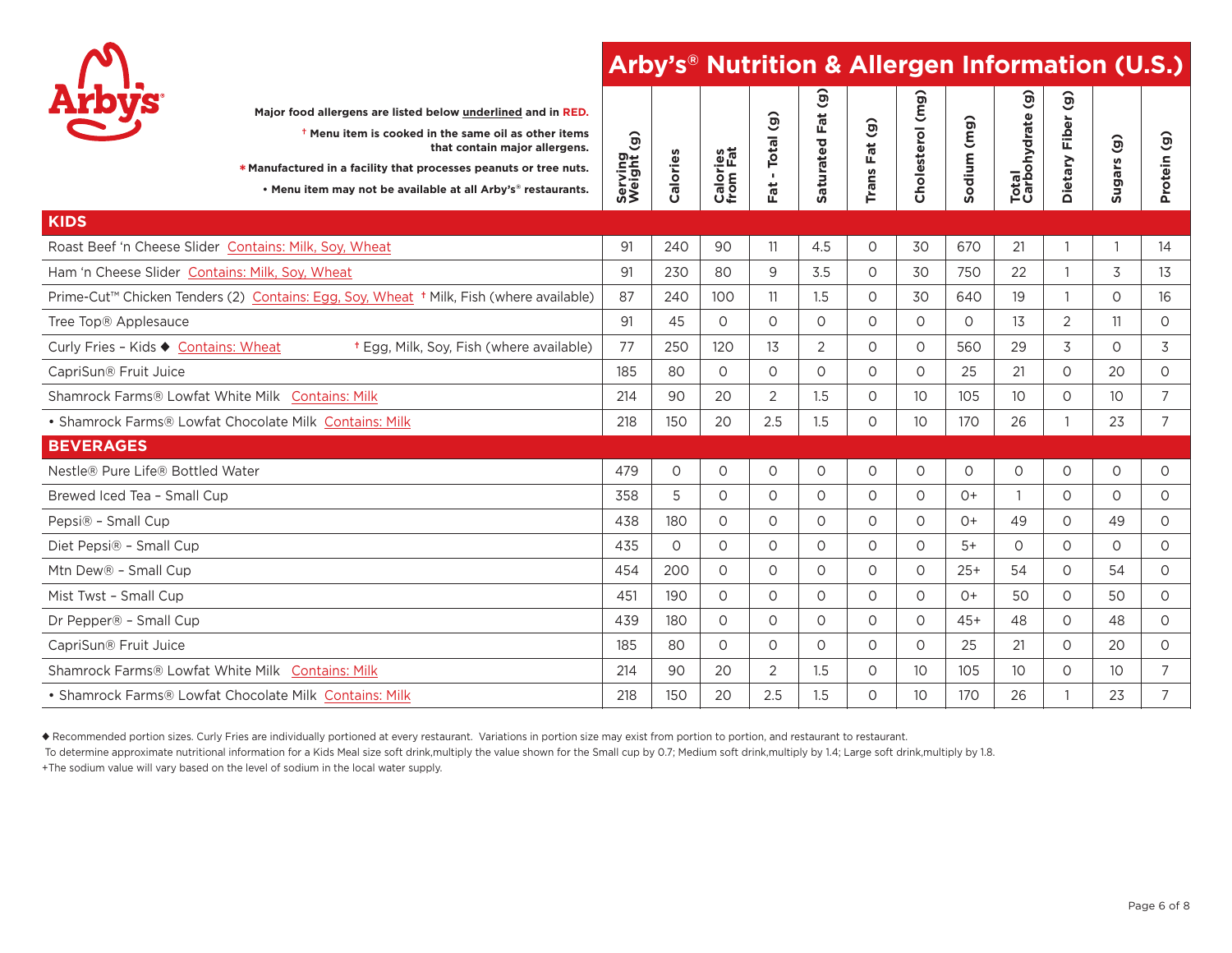

| <b>Arbys</b><br>Major food allergens are listed below underlined and in RED.<br><sup>†</sup> Menu item is cooked in the same oil as other items<br>that contain major allergens.<br>* Manufactured in a facility that processes peanuts or tree nuts.<br>. Menu item may not be available at all Arby's® restaurants. | Serving<br>Weight (g) | Calories | Calories<br>from Fat | - Total (g)<br>Fat | (б)<br>Fat<br>Saturated | $\widehat{g}$<br><b>Trans Fat</b> | Cholesterol (mg) | Sodium (mg) | Total<br>Carbohydrate (g) | $\widehat{\mathbf{e}}$<br>Fiber<br>Dietary | $\widehat{g}$<br>Sugars | $\hat{g}$<br>Protein |
|-----------------------------------------------------------------------------------------------------------------------------------------------------------------------------------------------------------------------------------------------------------------------------------------------------------------------|-----------------------|----------|----------------------|--------------------|-------------------------|-----------------------------------|------------------|-------------|---------------------------|--------------------------------------------|-------------------------|----------------------|
| <b>BREAKFAST</b>                                                                                                                                                                                                                                                                                                      |                       |          |                      |                    |                         |                                   |                  |             |                           |                                            |                         |                      |
| · Sausage Biscuit Contains: Egg, Milk, Soy, Wheat                                                                                                                                                                                                                                                                     | 144                   | 500      | 300                  | 33                 | 15                      | $\circ$                           | 40               | 1450        | 36                        | $\overline{1}$                             | 3                       | 12                   |
| · Bacon Biscuit Contains: Egg, Milk, Soy, Wheat                                                                                                                                                                                                                                                                       | 104                   | 340      | 150                  | 17                 | 10                      | $\circ$                           | 15               | 1180        | 36                        | $\mathbf{1}$                               | 3                       | 10 <sup>°</sup>      |
| • Ham Biscuit Contains: Egg, Milk, Soy, Wheat                                                                                                                                                                                                                                                                         | 140                   | 340      | 140                  | 16                 | 9                       | $\circ$                           | 30               | 1420        | 37                        | $\mathbf{1}$                               | 4                       | 13                   |
| <sup>†</sup> Fish (where available)<br>• Chicken Biscuit Contains: Egg, Milk, Soy, Wheat                                                                                                                                                                                                                              | 134                   | 390      | 160                  | 18                 | 9                       | $\circ$                           | 15               | 1250        | 44                        | $\overline{2}$                             | 2                       | 13                   |
| • Bacon, Egg & Cheese Sourdough Contains: Egg, Milk, Soy, Wheat                                                                                                                                                                                                                                                       | 170                   | 490      | 200                  | 23                 | 8                       | $\Omega$                          | 155              | 1260        | 46                        | $\overline{2}$                             | 6                       | 23                   |
| · Bacon, Egg & Cheese Croissant Contains: Egg, Milk, Soy, Wheat                                                                                                                                                                                                                                                       | 139                   | 440      | 250                  | 27                 | 13                      | 0.5                               | 185              | 1010        | 29                        | $\mathbf{1}$                               | 5                       | 18                   |
| · Bacon, Egg & Cheese Biscuit Contains: Egg, Milk, Soy, Wheat                                                                                                                                                                                                                                                         | 173                   | 480      | 260                  | 29                 | 15                      | $\circ$                           | 155              | 1720        | 38                        | $\mathbf{1}$                               | 5                       | 18                   |
| • Bacon, Egg & Cheese Wrap Contains: Egg, Milk, Soy, Wheat + Fish (where available)                                                                                                                                                                                                                                   | 178                   | 500      | 240                  | 27                 | 10                      | 0                                 | 160              | 1370        | 42                        | $\overline{4}$                             | 5                       | 20                   |
| · Sausage, Egg & Cheese Sourdough Contains: Egg, Milk, Soy, Wheat                                                                                                                                                                                                                                                     | 210                   | 640      | 350                  | 39                 | 13                      | $\Omega$                          | 185              | 1530        | 47                        | $\overline{2}$                             | 6                       | 25                   |
| · Sausage, Egg & Cheese Croissant Contains: Egg, Milk, Soy, Wheat                                                                                                                                                                                                                                                     | 178                   | 590      | 390                  | 44                 | 19                      | 0.5                               | 215              | 1280        | 30                        | $\mathbf{1}$                               | 5                       | 20                   |
| · Sausage, Egg & Cheese Biscuit Contains: Egg, Milk, Soy, Wheat                                                                                                                                                                                                                                                       | 212                   | 640      | 400                  | 45                 | 20                      | $\Omega$                          | 185              | 1990        | 39                        | $\mathbf{1}$                               | 5                       | 20                   |
| • Sausage, Egg & Cheese Wrap Contains: Egg, Milk, Soy, Wheat + Fish (where available)                                                                                                                                                                                                                                 | 213                   | 630      | 370                  | 41                 | 15                      | $\circ$                           | 185              | 1550        | 42                        | $\overline{4}$                             | 5                       | 20                   |
| . Ham, Egg & Cheese Sourdough Contains: Egg, Milk, Soy, Wheat                                                                                                                                                                                                                                                         | 200                   | 470      | 170                  | 19                 | 6                       | $\circ$                           | 165              | 1370        | 47                        | $\overline{2}$                             | 6                       | 26                   |
| • Ham, Egg & Cheese Croissant Contains: Egg, Milk, Soy, Wheat                                                                                                                                                                                                                                                         | 169                   | 420      | 210                  | 23                 | 11                      | 0.5                               | 195              | 1120        | 30                        | $\mathbf{1}$                               | 5                       | 21                   |
| • Ham, Egg & Cheese Biscuit Contains: Egg, Milk, Soy, Wheat                                                                                                                                                                                                                                                           | 203                   | 470      | 220                  | 25                 | 12                      | $\circ$                           | 165              | 1830        | 39                        | $\mathbf{1}$                               | 5                       | 21                   |
| <sup>†</sup> Fish (where available)<br>• Ham, Egg & Cheese Wrap Contains: Egg, Milk, Soy, Wheat                                                                                                                                                                                                                       | 184                   | 440      | 200                  | 22                 | 8                       | $\Omega$                          | 160              | 1280        | 42                        | $\overline{4}$                             | 5                       | 17                   |
| . Ham & Swiss Croissant Contains: Egg, Milk, Soy, Wheat                                                                                                                                                                                                                                                               | 119                   | 340      | 160                  | 17                 | 10                      | $\circ$                           | 70               | 910         | 29                        | $\mathbf{1}$                               | 4                       | 16                   |
| . Bacon & Cheese Croissant Contains: Egg, Milk, Soy, Wheat                                                                                                                                                                                                                                                            | 83                    | 330      | 170                  | 19                 | 10                      | $\circ$                           | 50               | 670         | 27                        | $\mathbf{1}$                               | 3                       | 13                   |
| · Sausage & Cheese Croissant Contains: Egg, Milk, Soy, Wheat                                                                                                                                                                                                                                                          | 123                   | 490      | 310                  | 35                 | 16                      | $\Omega$                          | 80               | 940         | 28                        | $\mathbf{1}$                               | 3                       | 15                   |
| • French Toast Sticks Contains: Soy, Wheat<br><sup>†</sup> Egg, Milk, Fish (where available)                                                                                                                                                                                                                          | 128                   | 350      | 90                   | 10                 | 1.5                     | $\circ$                           | $\Omega$         | 250         | 57                        | 5                                          | 13                      | $\overline{7}$       |
| · Sausage Gravy Biscuit Contains: Egg, Milk, Soy, Wheat                                                                                                                                                                                                                                                               | 261                   | 480      | 250                  | 28                 | 13                      | $\circ$                           | 20               | 1770        | 48                        | $\mathbf{1}$                               | 3                       | 9                    |
| · Sausage Gravy Biscuit-Double Contains: Egg, Milk, Soy, Wheat                                                                                                                                                                                                                                                        | 522                   | 970      | 500                  | 56                 | 27                      | $\circ$                           | 35               | 3540        | 96                        | 3                                          | 5                       | 18                   |
| • Bacon & Egg w/Biscuit Platter Contains: Egg, Milk, Soy, Wheat + Fish (where available)                                                                                                                                                                                                                              | 244                   | 590      | 290                  | 32                 | 13                      | $\circ$                           | 260              | 1620        | 49                        | 3                                          | $\overline{4}$          | 23                   |
| • Sausage & Egg w/Biscuit Platter Contains: Egg, Milk, Soy, Wheat + Fish (where available)                                                                                                                                                                                                                            | 279                   | 720      | 420                  | 46                 | 18                      | $\circ$                           | 275              | 1860        | 50                        | 3                                          | 4                       | 22                   |
| . Ham & Egg w/Biscuit Platter Contains: Egg, Milk, Soy, Wheat + Fish (where available)                                                                                                                                                                                                                                | 275                   | 570      | 260                  | 29                 | 12                      | $\circ$                           | 265              | 1830        | 50                        | $\overline{2}$                             | 5                       | 23                   |
| Coffee - 12 oz                                                                                                                                                                                                                                                                                                        | 355                   | $\circ$  | $\circ$              | $\circ$            | $\circ$                 | 0                                 | $\circ$          | 5           | 0                         | $\circ$                                    | $\circ$                 | $\circ$              |
| Coffee - 16 oz                                                                                                                                                                                                                                                                                                        | 474                   | 5        | $\circ$              | $\circ$            | $\circ$                 | $\circ$                           | $\circ$          | 10          | $\circ$                   | $\circ$                                    | $\circ$                 | $\circ$              |
| Orange Juice                                                                                                                                                                                                                                                                                                          | 309                   | 140      | $\circ$              | $\circ$            | $\circ$                 | $\circ$                           | $\circ$          | $\Omega$    | 33                        | $\mathbf{1}$                               | 26                      | $\overline{2}$       |